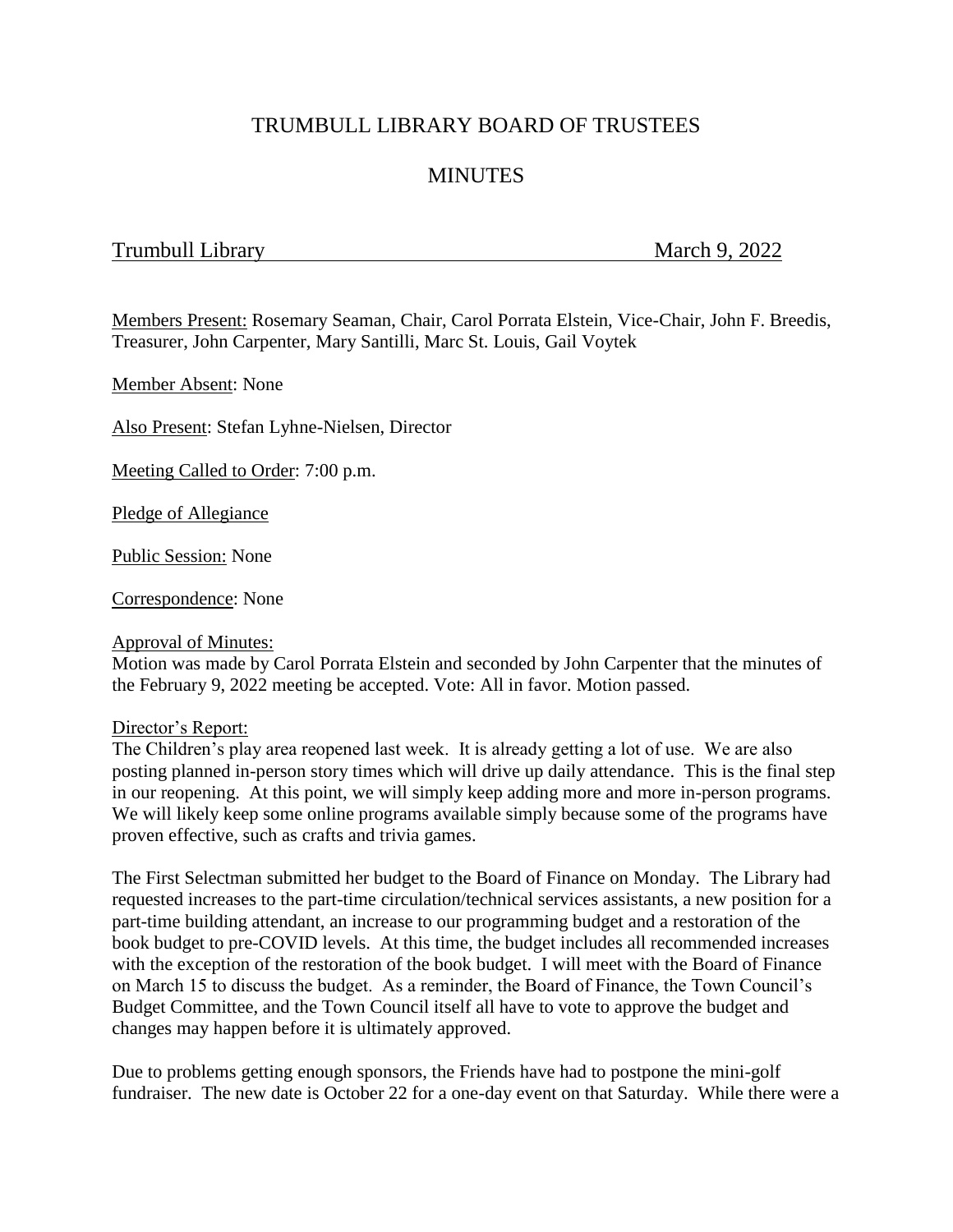number of interested sponsors, it seems that things are just too volatile at the moment for them to commit to sponsoring.

Both Mary Rogers and Walter Dembowksi have announced their intention of retiring in April and May respectively. We are already in the hiring process for replacing their positions.

## Treasurer's Report:

Due to Louis Sheehy's absence, the regular report on the past month's financials was postponed. Instead, the board took the opportunity to discuss the various private funds that the library has and their current income. In particular, there was a lengthy discussion regarding the Merwin Trust, the Hawley Memorial Trumbull Library Fund, and the Mallett Fund.

## Fairchild-Nichols Branch:

Gail Voytek and Mary Santilli welcomed Colleen Katz as their new part-time circulation assistant. They reported that the children's area at the Fairchild-Nichols branch is also operational. The elevator contract with Kone has been officially terminated. They are going ahead with plans to rebuild and refurbish the elevator.

## Old Business:

The plaque for Joan Hammill was displayed for the board members. A suitable location was decided upon in the New Book area of the library where it will be placed. Plans are being made to have a small ceremony to honor Joan.

### New Business

Rosemary Seaman announced that members still awaiting reappointment to the board are to contact Alicia Altobelli in writing via email expressing their interest in staying on. Gail Voytek has already been reappointed.

#### Adjournment:

Motion was made by Mary Santilli and seconded by John Breedis that the Board adjourn the meeting at 8:03 p.m. Vote: All in favor. Motion passed.

Respectfully submitted,

Stefan Lyhne-Nielsen, Director

Approved, pending final approval by the Board of Trustees

Rosemary Seaman, Chair Trumbull Library Board of Trustees